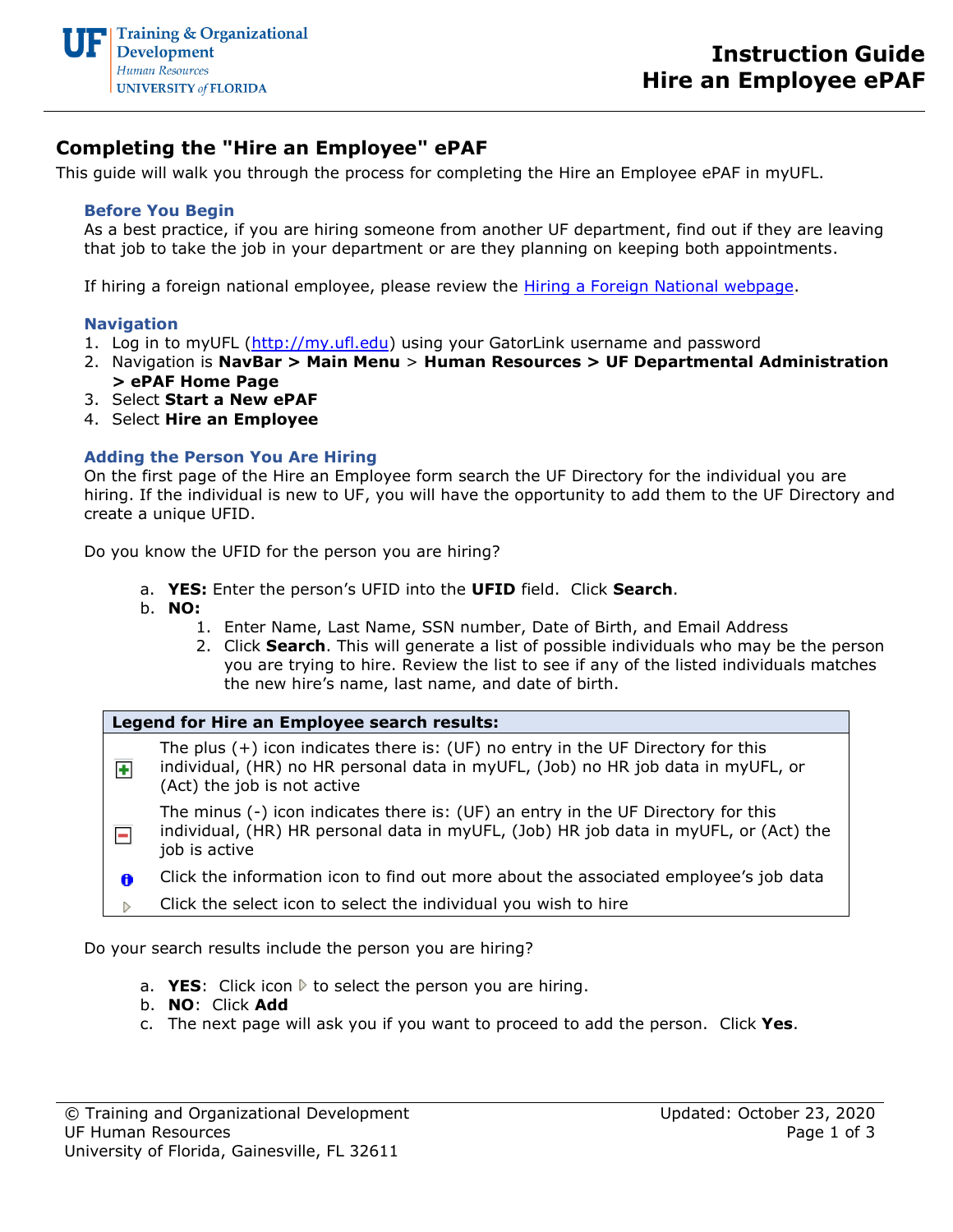#### **Enter Contact Information**

1. Enter the **Effective Date** (date the employee started work).

## **In the Personal Info Section**

- 1. The **UFID** has been assigned.
- 2. The **First** and **Last Name** have been populated from your original search.
- 3. Add **Middle Name,** any **Suffix** and **E-mail Address**

**ALERT!** This email address will be used to provide critical details for the onboarding process including GatorStart and Gatorlink creation emails.

#### **In the Home Address & Phone Section**

- 1. The **Country** defaults to USA, but you may change.
- 2. Enter **Address 1, Address 2, City, State, Postal Code**.
- 3. Enter the **County** of your place of residence in capital letters.
- 4. Enter **Phone Number**. Use the format (999)999-9999.

#### **In the Business Address & Phone Section**

- 1. The **Country** defaults to **USA,** but you may use the lookup button to change.
- 2. Enter **Address 1** and/or **Address 2**.
- 3. The **City, State,** and **Postal Code** will default to **Gainesville, FL 32611**. Change if needed.
- 4. The **County** will default to **ALACHUA**. Change if needed by looking it up with the lookup icon.
- 5. Enter the business **Phone Number**. Use the format (999)999-9999.

#### **In the Mailing Address & Phone Section**

- 1. Click the dropdown, and select **Yes** to use the Home Address if it is the same.
- 2. If you selected Yes, the Country, Address, City, State and County will autopopulate.
- 3. Enter **Cell Phone Number** if known. Use the format (999)999-9999.
- 4. Click **Next**.

#### **In the Identity Information Section**

- 1. Select the **Gender** from the drop-down list to select.
- 2. Verify the individual's **Date of Birth** and **Social Security #**. If the social security number is wrong, stop! You may be hiring the wrong person.
- 3. Select the **Marital Status** from the drop-down list.
- 4. Select the **Citizenship Status** from the drop-down list.
- 5. Select the **Highest Education Level** from the drop-down list.
- 6. Click **Save & Next**.
- 7. Click **Yes**.

#### **In the Hire Form Data Section**

- 1. Enter the day the person will start working at UF in the **Effective Date** field by clicking on the calendar icon  $\overline{\mathbb{E}^{\mathbb{I}}}$  or by typing in the date using the following format: MM/DD/YYYY.
- 2. Select the **Salary Plan** (you can use the magnifying glass to look up). Scroll down to see the full list.
- 3. Select the **Empl Class** from the drop-down list (myUFL restricts your options to those that are relevant to the salary plan you entered). For Post Doctoral Associates, the **Empl Class** will be **PDR**.

© Training and Organizational Development UF Human Resources University of Florida, Gainesville, FL 32611